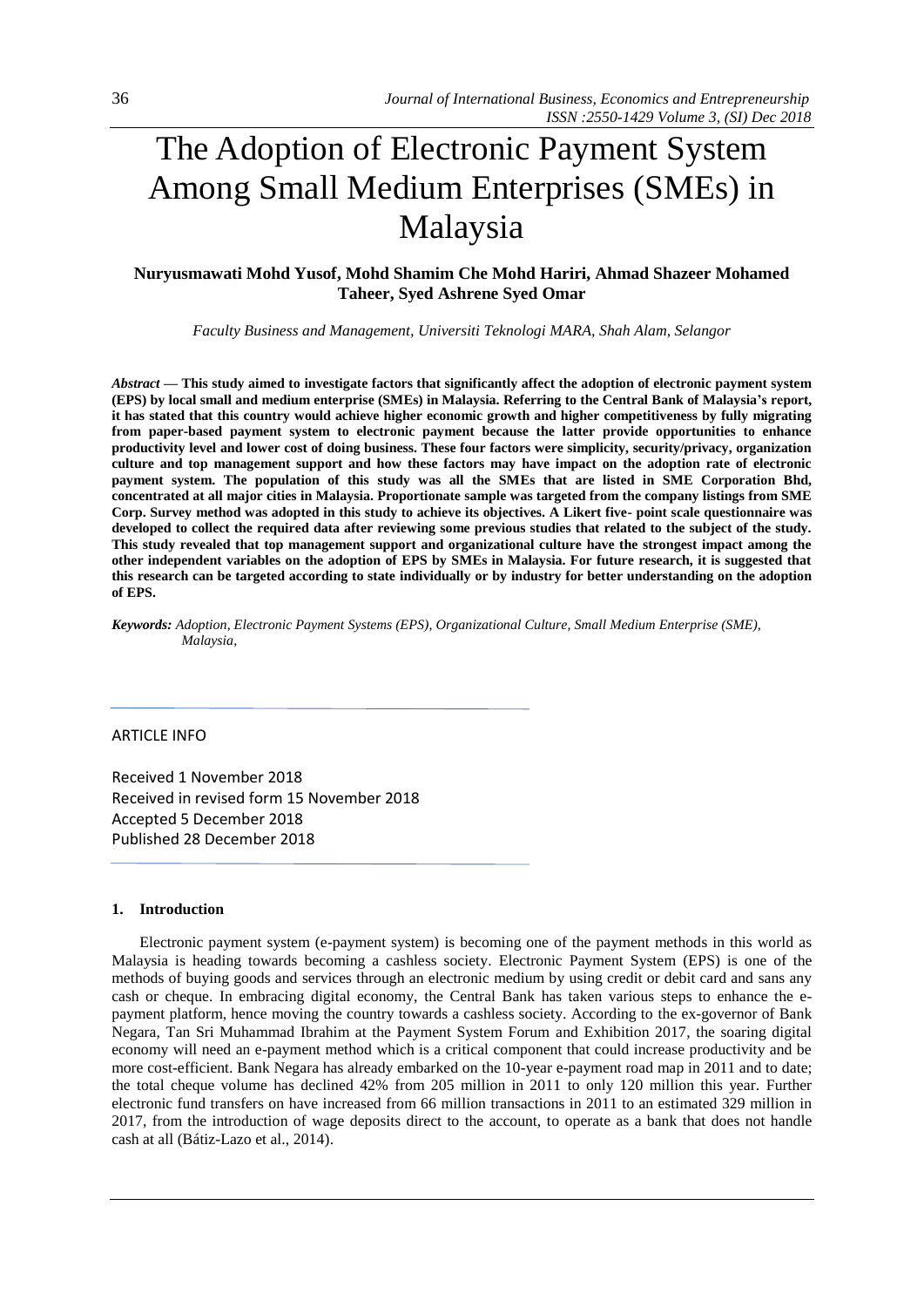E-payment system has many benefits for the payers, payees, e-commerce trading, banks, organizations and to the government. These benefits may lead to wider spread of e-payment system usage in the world. Some of these benefits are low cost, convenient means, time saving and an alternative to cash. Innovations in the payment industry have also led to greater financial inclusion, where e-payment service providers help to facilitate payment transactions into the formal financial system even in the absence of banking accounts. The World Bank has also suggested that e-payment is crucial for one country's economic development. Efficient payment systems would also help redeploy resources used for manually or semi-automatically processing payments and help reduce costs related to cash and cheque handling through more intensive use of e-payment (BNM, 2018). Further, Malaysia would achieve higher economic growth and higher competitiveness by fully migrating from paper-based payment systems to e-payments because the latter provides, among other things, opportunities to enhance productivity levels and lower the cost of doing business (BNM, 2018).

While developed countries such as France, the United State and the United Kingdom have fully developed e-payment systems, developing countries in regions such as the Asia-Pacific provide the growth impetus to the industry (Kim et al., 2010). An article issued by Prosser (2014) has proven that most consumer walks away from the store just because merchants does not offer e-payment system. Hence, most merchants have gain some loss to from this situation. With just 9% of its exchanges being cashless in 2007, Malaysia is delegated money-based nation (Denecker et al., 2010). In view of these figures, we can see that Malaysia has and will keep on relying intensely on money and other paper-based instalments. Nonetheless, different consumers in Malaysia, particularly purchasers, are hesitant to completely utilize e-payment innovation.

According to a recent study by online payments service provider PayPal, ninety per cent of the 500 respondents surveyed compared with the regional average of eighty-eight per cent are still prefer cash as their primary mode of payment (Boon, 2017). There is also limited understanding of factors influencing the small medium enterprise (SME) in Malaysia to adopt e-payment method because little research has been undertaken in Malaysia. Therefore, there is a need for a study of this nature and the researcher investigated and examined the factors that influence the adoption of e-payment system in Malaysian small-medium enterprises through answering the main question of this study: What are the main factors that influence the adoption of e-payment system among Malaysian small-medium enterprises (SMEs)?

# **2. Literature Review**

#### **2.1 Adoption of electronic payment system**

Due to novelty of this subject the researchers found few studies regarding the impact of adoption of electronic payment system towards Malaysian small-medium enterprise (SMEs). Also, it should be noted that almost all the studies found addressed the subject of the impact of adoption of electronic payment system towards Malaysian SMEs in a general way. Qatawneh et al., (2015) conducted the study to investigate the impact of adoption of electronic payment method towards Malaysian SMEs. The study has been concluded that impact of the system characteristics and organizational aspects in the adoption of e-payment system was not relevant. Both implication does not involve in the adoption of e-payment system. The adoption of e-payment system towards Malaysian SMEs does not involving how attractive or smart the system is. According to (Mohamad, S. A. et al., 2007) merchants need to think to invest in some amount of money to provide the user friendly services to consumers especially for the SMEs. The researcher also recommended that merchants should be expose with a new technology development and show them the benefits of e-payment system. On the other hand, research conducted by (Wali et al., 2014) found that the adoption of cashless policy impact on marketing performance of retail outlets. Based on an article by Prosser (2014) found that one to six consumer walk out from the store in the store does not have any electronic payment method. Most merchants have gain loss from that situation. But in some countries Nigeria, a research conducted by Igbara et al., (2015) found that adoption of electronic payment system has not been relevant at all. The reasons for this situation is because most of SMEs have low capital and most of them does not rely on heavy capital.

# **2.2 SIMPLICITY**

A research conducted by Qatawneh et al., (2015) reveals that simplicity has play an important role in adoption of e-payment system. Which mean, the more simplicity it is, the more adoption of e-payment system you can make. The researcher has concluded that most consumers are attracted to use the system if the system is more clear and direct. Further, research conducted by Sokobe, (2015) found that the ease of use, simplicity and convenience has play an important role in adopting an electronic payment system. The younger generations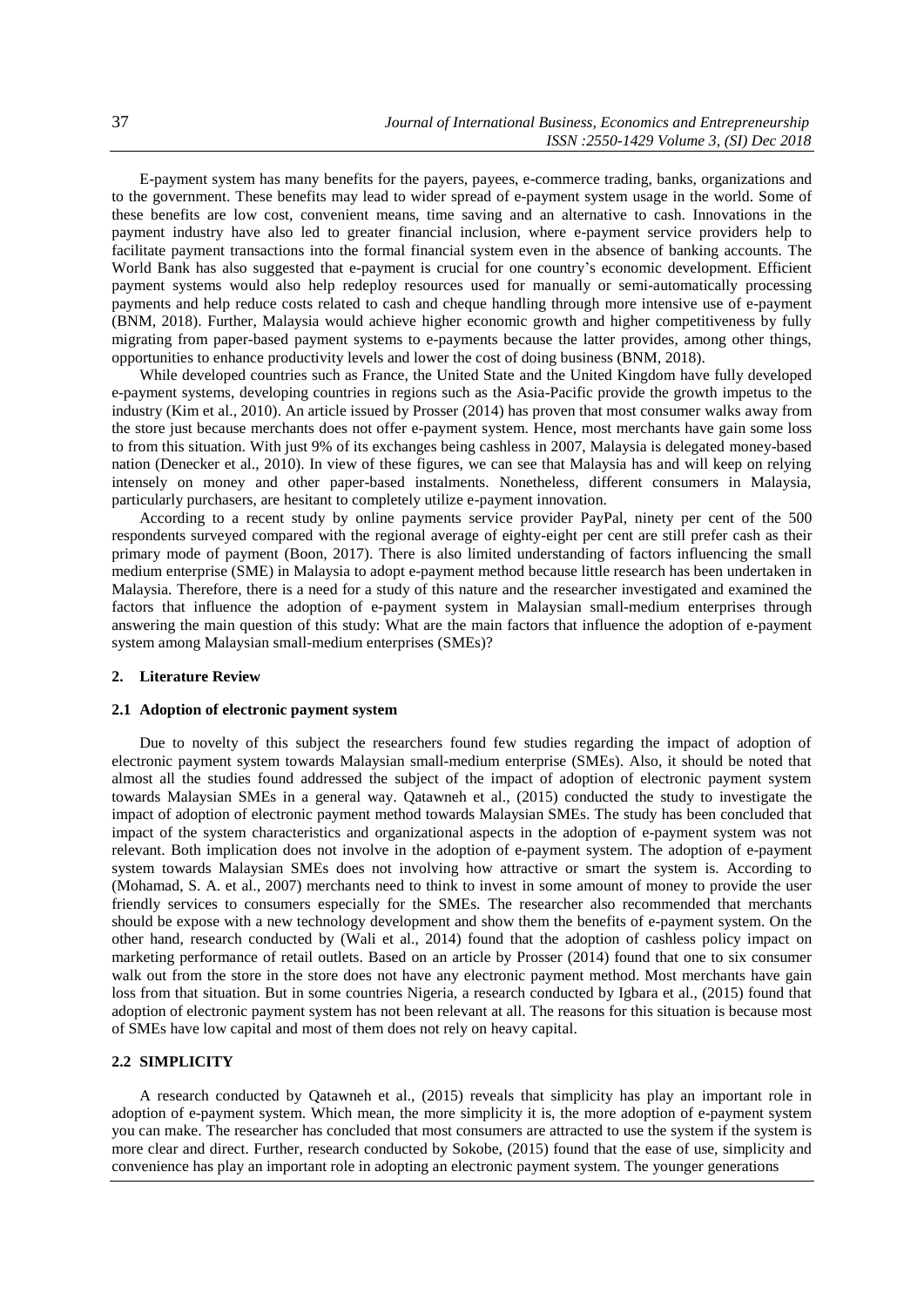embrace electronic installment speedier than the more matured age who set aside opportunity to settle on choice on reception of electronic installment. Comfort is likewise a critical factor as it would make clear records, responsible, ease stream of money and least human development. Moreover it will prevents problems such as mistake in changes limits of commission for the payee and payer. A survey conducted by (Lim et al., 2007; Weiler, 1995) simplicity is critical aspect in adopting a electronic payment system. Most researcher found that the simplicity in their payment system will affect their business's success (Schwartz, 2001). Most researchers also agreed that electronic payment system should be simple and easy to use (Yu et al, 2002).

# **2.3 Security/Privacy**

Security and privacy are two of the factors that influence the adoption of e-payment system. Various researches have been conducted in this topic. One of them is Qatawneh et al., (2015) that concluded security and privacy were not relevant and negative feedback were given towards adoption of e-payment system. According Nwankwo et al.,(2013) have found that most consumers still anxious to adopt E-payment system because of security and privacy. The study also revealed that security and privacy have less impact towards the adoption of e-payment system. Nevertheless, another research by by Liao et al., (2004) proved that security and privacy plays and important role in adopting e-paymentsystem. This proved that security implementation towards epayment system will give positive feedback from the customers. Researchers also recommended to the government to improve their security and privacy to build trust for the consumer to use electronic payment system.

# **2.4 Organizational culture**

Organizational culture is defined as the underlying beliefs, assumptions, values and ways of interacting that contribute to the unique social and psychological environment of an organization. Culture also includes the organization's vision, values, norms, systems, symbols, language, assumptions, beliefs, and habits (Needle, 2004). According to Rick (2015) the most essential thing about culture is that it is the main maintainable purpose of distinction for any association. Anybody can duplicate an organization's methodology, yet no one can duplicate their way of life. A conducted research by Qatawneh et al., (2015) found that organizational culture has given less impact towards the adoption of e-payment system. Researchers found that hierarchy cultural characteristic showed a negative correlation with the level of e-payment system adoption in SMEs. These findings by the researchers had proven that SMEs do not rely on organizational culture in the firms itself to adopt e-payment system. Different point of view by another researchers concluded that organizational culture or any other organizational context plays a critical role in adoption of e-payment system (Al-Ma'aitah, 2008; Kock, 2000). Embracing an alternate point of view, this investigation proved that social variables such as organizational culture play a huge part in the moderate take-up of online business in one country.

# **2.5 Top management support**

Top management duty is the tipping point between potential achievement and disappointment when creating and executing business progression administration ventures and frameworks. According to (Qatawneh et al., 2015) top management support is influenced by the individuals themselves whether they can accept technology development or not. Qatawneh et al (2015) also found that fear of changes does not play an important role in adopting technology and concluded that top management support plays a very critical part in adopting e-payment system. In fact, it has the strongest impact towards the adoption in e-payment system. Further, Al-Mamary et al., (2015) proved that top management support have given a positive and relevant feedback since companies will have face many challenges in developing and planning any online application.

# **3. METHODOLOGY**

Descriptive research was chosen for this research study as the purpose of this study is to determine how simplicity, security/privacy, organizational culture and top management support influence small medium enterprise to adopt e-payment system in the near future. Proportionate sample was targeted from the company listings from SME Corp. Survey method was adopted in this study to achieve its objectives. A Likert five- point scale questionnaire was developed to collect the required data after reviewing some previous studies that related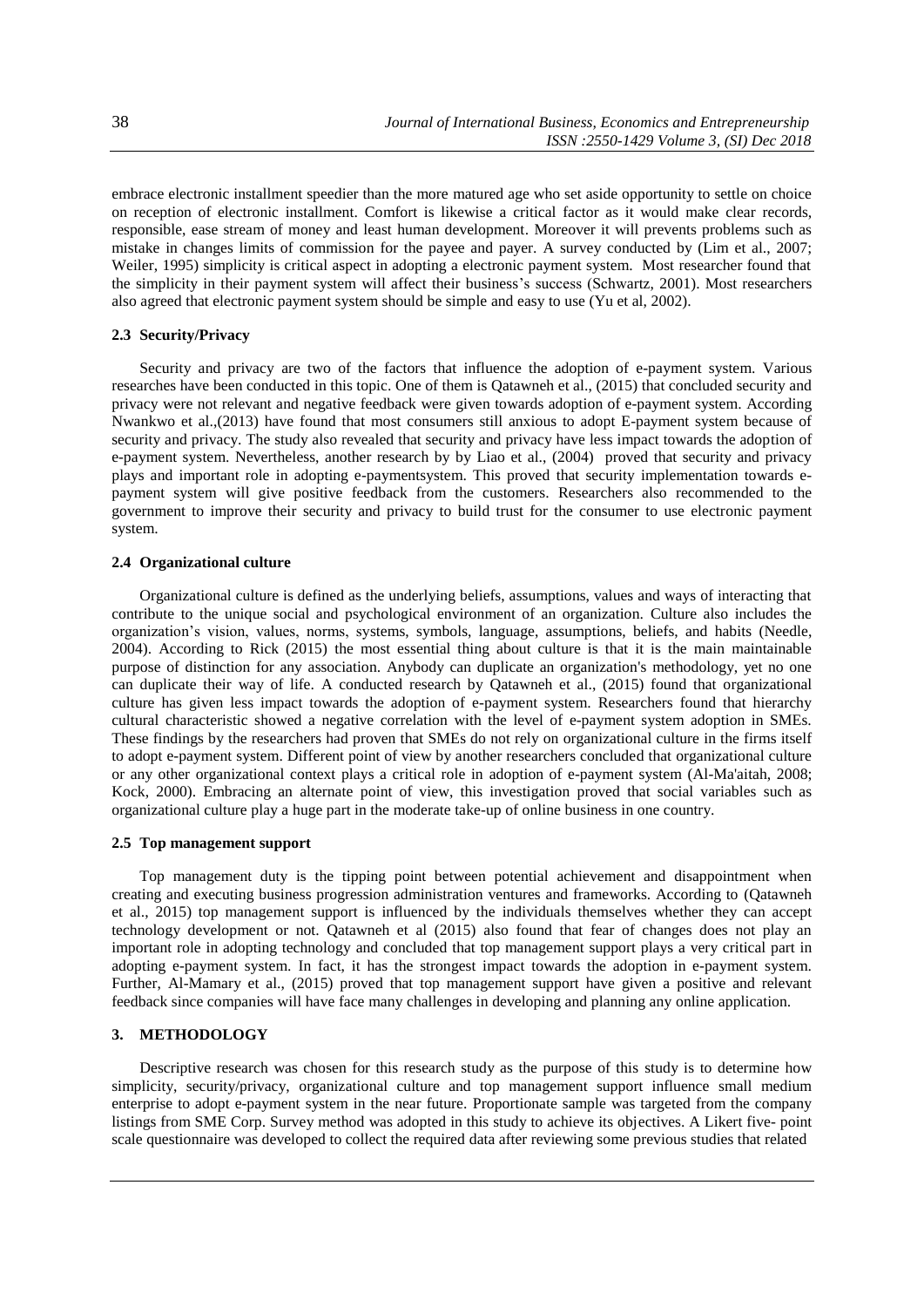to the subject of the study. A total of 500 questionnaires were sent to potential target respondents. The findings are computed based on the 121 responding candidates. For findings and analysis, the bivariate frequency distribution is used to explain the demographic profiles of the respondents which also include business sectors, yearly sales turnover and years of establishment. To study the factors which significantly affect small medium enterprise to adopt e-payment system.

# **4. Results**

# **4.1 Demographic analysis**

The population of this study is small medium enterprise in Malaysia. The target respondents are small medium enterprise that focusing more on agriculture and mining, financial services and information services, manufacturers, real estate's, small retailers and distributors, services, transportation, utilities and others that situated major cities in Malaysia.



Table 4.1 Demographics Characteristics of Respondents by Business Sector

From the result, "others" contribute the most which is 19% of the sample. In this study, some example categories of "others" are sector such as tourism and pharmacy. Second biggest contributors on the sample is the retailers and distributors with 17% from the total sample size. The lowest contribution of the business sector is utilities sector. It only contains 4% of the sample. It is also observed that small medium enterprise that contribute most to the research are less than 5 years old in establishment. They contributed almost half of the percentage in this study which constitute 50%. Whereas 23% were contributed by companies that have 5 to 14 years in establishment. And only 6% respondents that has an establishment of more than 25 years. This study also explained that 40% respondents have an annual sales turnover of below than RM100,000 per annum. For the categories of above RM500,000 and RM100,000 to RM300,000 per annum, both respondents are at 22% each. Only 16% from the sample has RM300,000 to RM500,000 total sales per annum. Selangor has dominating the result by 23% of the total respondents while Wilayah Persekutuan Labuan and Pahang contains the lowest percentage than the other states and hence, they contribute only 2% of the sample.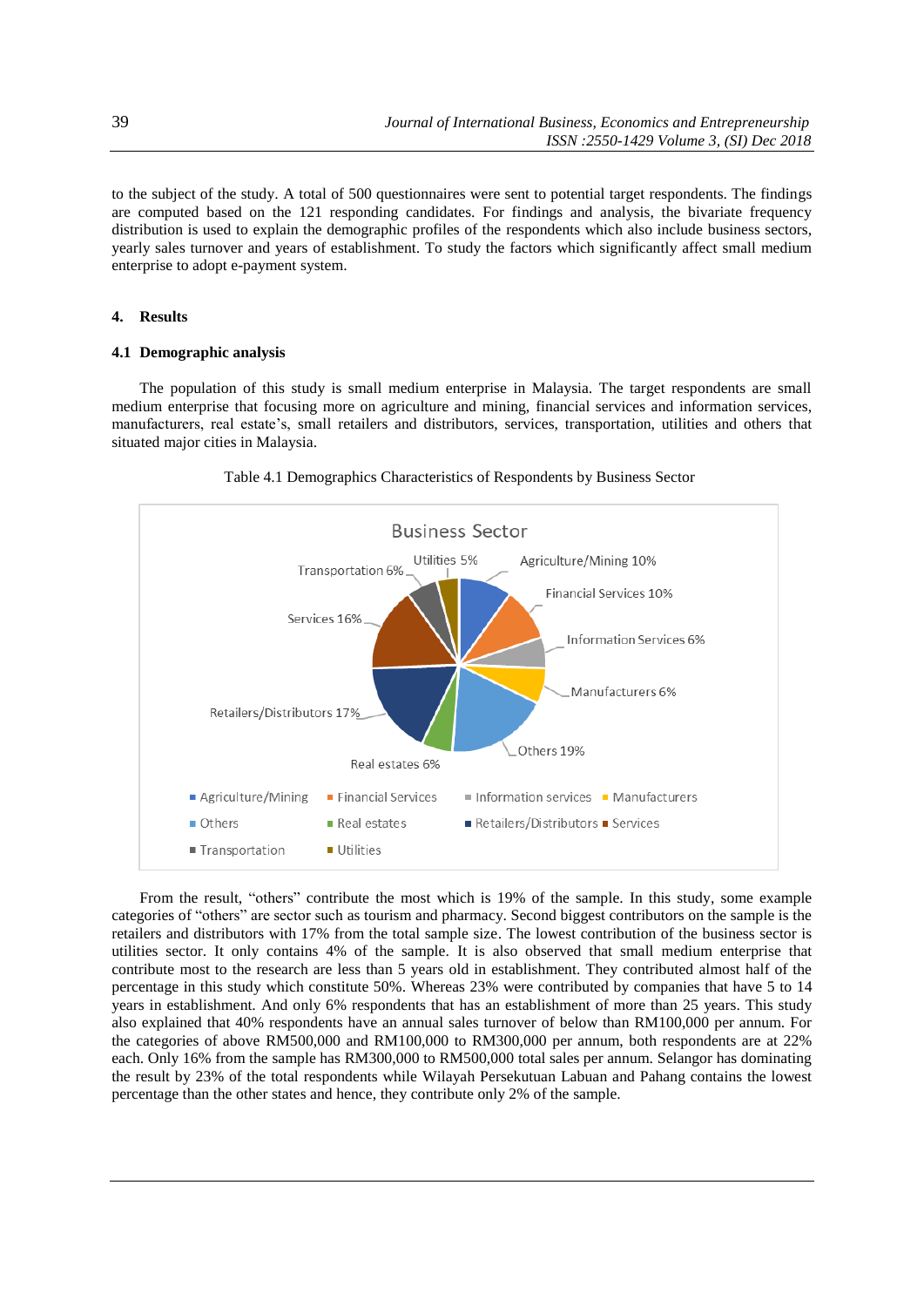# **4.2 Relationship analysis**

To describe the relationship between system characteristics and organizational aspects on the adoption of electronic payment system, Pearson Correlation was applied and is presented below:

|  | Table 4.2 Relationship Analysis |  |
|--|---------------------------------|--|
|--|---------------------------------|--|

| <b>VARIABLES</b>                                                                       | <b>ADOPTION OF EPS</b> |              |          |  |
|----------------------------------------------------------------------------------------|------------------------|--------------|----------|--|
|                                                                                        | Pearson Correlation    | Significance | Strength |  |
|                                                                                        |                        | $(2-tailed)$ |          |  |
| Simplicity                                                                             | .614                   | .000         | Moderate |  |
| Security                                                                               | .523                   | .000         | Moderate |  |
| Organizational Culture                                                                 | .764                   | .000         | High     |  |
| <b>Top Management Support</b>                                                          | .760                   | .000         | High     |  |
| $\star \star \sigma$ , 1, 1, 1, 1, 1, 1, 1, 1, 1, 1, 1, 1, 0, 01, 1, 1, 1, 1, 1, 1, 1) |                        |              |          |  |

Correlation is significant at the 0.01 level (2-tailed)

The table above shows that there are significant positive relationships between all system characteristics and organizational aspects factors and adoption of EPS. Moreover, the results show that there is a significant relationship between simplicity and adoption of EPS ( $r = 0.614$ ,  $p < 0.01$ ), there is a significant relationship between security and adoption of EPS ( $r = 0.523$ ,  $p < 0.01$ ), there is a significant relationship between organizational culture and adoption of EPS ( $r = 0.764$ ,  $p < 0.01$ ) and there is a significant relationship between top management support and adoption of EPS ( $r = 0.760$ ,  $p < 0.01$ ),

## Table 4.3 Model Summary

| <b>MODEL</b> |      | <b>R SOUARED</b> | <b>ADJUSTED R</b><br><b>SQUARED</b> | <b>STD. ERROR OF THE</b><br><b>ESTIMATES</b> |
|--------------|------|------------------|-------------------------------------|----------------------------------------------|
|              | .818 | 668              | .657                                | .40497                                       |

To explore the relationship between system characteristics and organizational aspects on the adoption of electronic payment system, Multiple Regression was applied in this study. Referring to the table above, the Rsquared value from model summary is 0.668 which means 66.8% of variation in adoption of EPS is accounted by variation in the four factors namely, Simplicity, Security/Privacy, Organizational Culture and Top Management Support. The results of ANOVA where  $F= 35.488$  and  $p < 0.05$  indicated that the regression model of system characteristics and organizational aspects factors on adoption of EPS system was found statistically significant. That means at least one of the 4 independent variables can be used to explain adoption of electronic payment system among SMEs in Malaysia. This also indicates the regression of job performance on the dimensions expressed through the adjusted R square  $(R - squared (adj.) = 65.7%)$  is statistically significant. These variables accounted for 65.7% of the variance in adoption of electronic payment system. This finding also suggested that other unexplored variables could account for the rest of the variation in adoption of electronic payment system.

#### Table 4.3 Regression Analysis

| Model             | <b>Unstandardized</b><br><b>Coefficient</b> |            | <b>Standardized</b><br>Coefficient |       | Sig. |
|-------------------|---------------------------------------------|------------|------------------------------------|-------|------|
|                   | B                                           | Std. Error | <b>B</b> eta                       |       |      |
| (CONSTANT)        | .338                                        | .263       |                                    | 1.285 | .201 |
| <b>SIMPLICITY</b> | .144                                        | .078       | .137                               | 1.854 | .066 |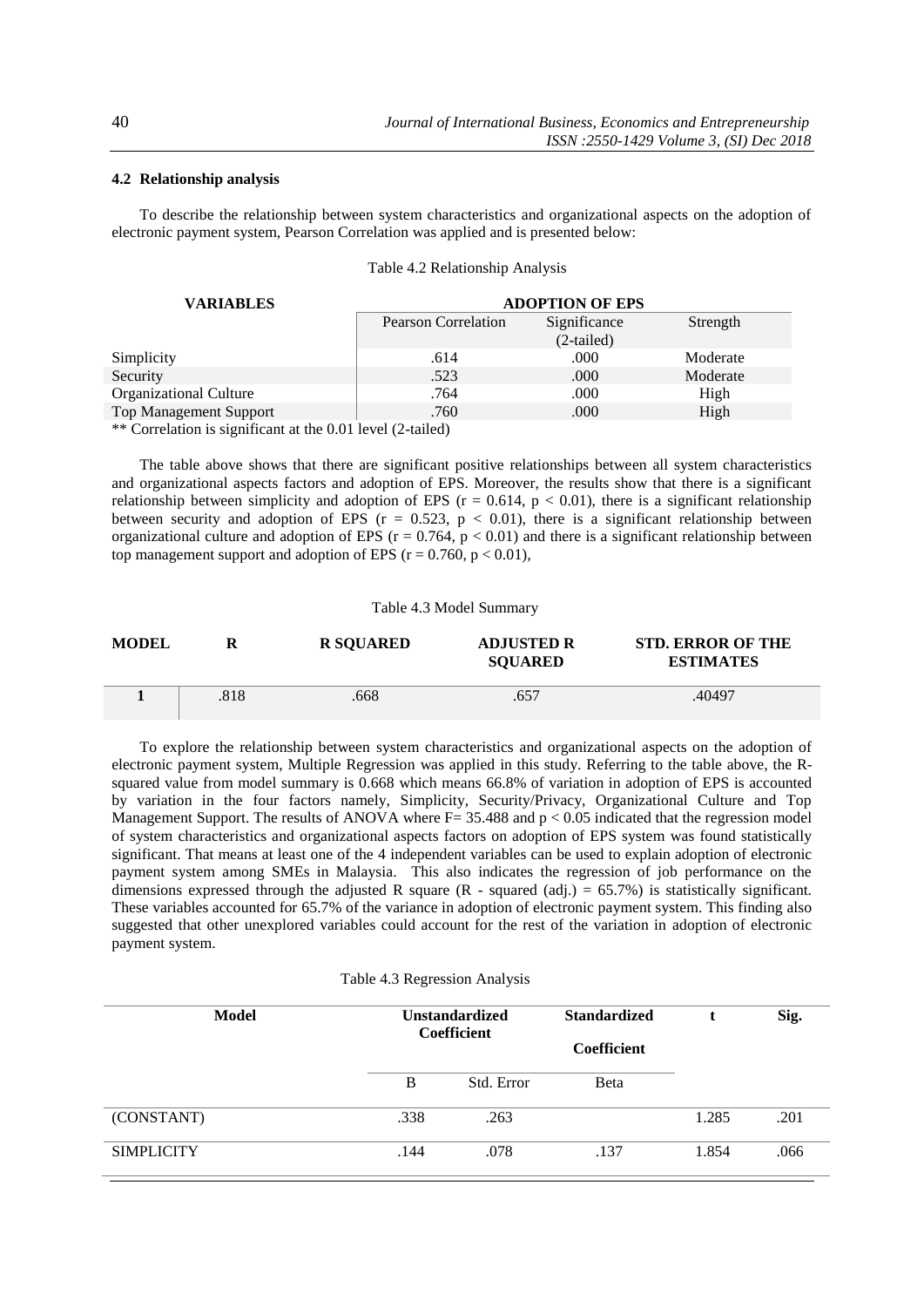| <b>SECURITY</b>        | .022 | .069 | .024 | .318  | .751 |
|------------------------|------|------|------|-------|------|
|                        |      |      |      |       |      |
| ORGANIZATIONAL CULTURE | .390 | .106 | .364 | 3.667 | .000 |
|                        |      |      |      |       |      |
| TOP MANAGEMENT SUPPORT | .368 | .083 | .358 | 4.461 | .000 |
|                        |      |      |      |       |      |

#### a. Dependent Variable: Adoption of EPS System

Table 4.3 above presents the influence of system characteristics and organizational aspects factors and adoption of EPS. The results show that organizational culture  $(B = 0.390, p < 0.05)$  and top management support had effect on adoption of electronic payment system among SMEs in Malaysia (B = 0.390, p < 0.05). Therefore, both of organizational culture and top management support had impact on adoption of electronic payment system. However, there is no significant impact of simplicity on adoption of electronic payment system ( $B =$ 0.114,  $p > 0.05$ ) and security on adoption of electronic payment system ( $B = 0.022$ ,  $P > 0.05$ ), Therefore, H3 and H4 are accepted, while, H1 and H12 are rejected. Therefore, the results exposed only two of the four factors were found to be significant in this study. The analysis demonstrated that the most significant factor on adoption of electronic payment system was as the first significant factor, organizational culture while, top management support was the second significant factor.

## Table 4.4 Hypotheses Results

| <b>NAME</b>    | <b>HYPOTHESES</b>                                                                                            | <b>RESULT</b>   |
|----------------|--------------------------------------------------------------------------------------------------------------|-----------------|
| H1             | There is a positive relationship between Simplicity and Adoption<br>of Electronic Payment System             | Not Significant |
| H2             | There is a positive relationship between Security/Privacy and<br>Adoption of Electronic Payment System       | Not Significant |
| H <sub>3</sub> | There is a positive relationship between Organizational Culture<br>and Adoption of Electronic Payment System | Significant     |
| H <sub>4</sub> | There is a positive relationship between Top Management Support<br>and Adoption of Electronic Payment System | Significant     |

# **5. Implication of study**

The findings of the research may lead to few implications that can be categorized into theoretical implications and practical implications. For theoretical implication, it will affect the new knowledge to literature and for practical implication, it will affect consumers and Small Medium Enterprises (SMEs) directly or indirectly. This study has made a contribution to the research on discovering new knowledge on literature which can be used for future research where simplicity and security/privacy do not influence towards adoption of E-payment system to Malaysian SMEs. While, organizational culture and top management support have positive influences towards adoption of E-payment system for Malaysian SMEs.

This research will impact most to Malaysian SMEs that are trying to adopt E-payment system. This research will help them to indicates the factors that plays an important role such as organizational culture and top management support. This research will also help SMEs to understand more about E-payment system and how E-payment helps merchants to upgrade their business sales turnover. The researcher could say that actually the organization itself must have courage to adapt the changes of technology advancement. The organization itself plays an important role whether to decide e-payment system or not. The researcher hoped that SMEs will adopt E-payment system to benefit all consumers to advance towards developed countries.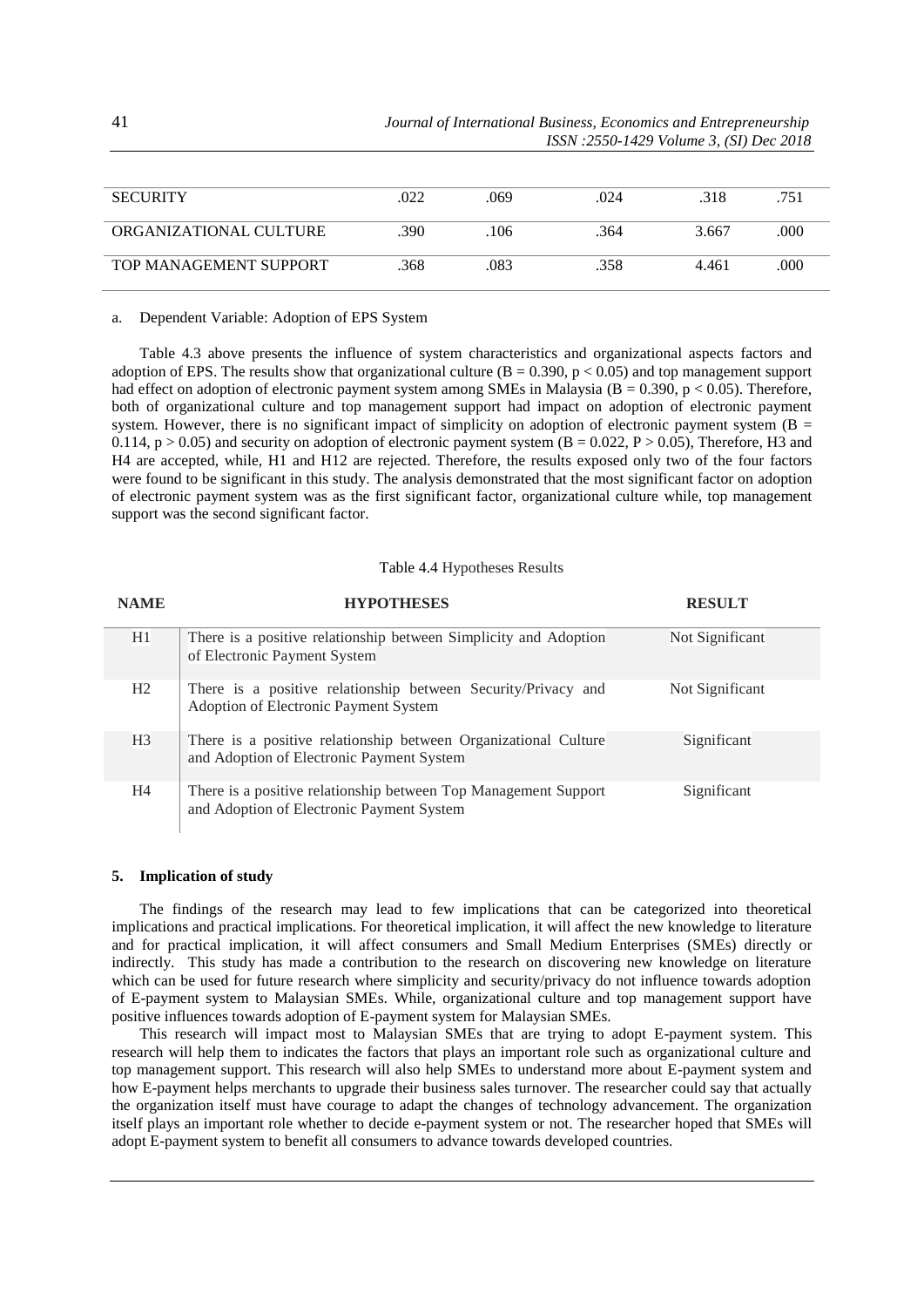After conducting this research, the researcher found that it is essential for other researchers to increase the sample of the population as more sample will lead to better and more accurate findings. In order to get a very precise and accurate result, a way more significant and relevant result, future researcher should step-up the game and take the risk to climb up the sample of the respondent. Future researcher also could focus on rural area to study the business environment and how e-payment system will help them to improve their business and organizations. This will help the SMEs a better understanding and get information about the e-payment system or any technological advancement.

The researcher also found that it is essential for other researcher to do more comprehensive research on this topic with more variables since there were limited literature under this scope of study. Future researcher should focus on the other two factors and conduct a study why Malaysian SMEs do not regard simplicity and security/privacy as factors influencing them to adopt e-payment system. Based on findings, future research is recommended to examine the influence of simplicity and security/privacy and other variables as well towards adoption of E-payment system towards Malaysian SMEs.

#### **6. Conclusion**

This research has also contributed to theoretical and practical implications. In terms of theoritical, new knowledge on literature which can be used for future research where simplicity and security/privacy have not influences towards adoption of e-payment system to Malaysian SMEs. While, organizational culture and top management support have positive influences towards adoption of e-payment system to Malaysian SMEs. For practical implications, this research has provided more awareness towards SMEs itself on how they can build up their organizational culture and top management support to engage e-payment system. Top management must develop methods to increase the motivation of using e-payment system. Some examples can be incentives to be paperless, training and support group and other method as well. Leaders and managers must lead by examples in giving the lower subordinates some motivation to do the same. Further, the researchers also feel that e-payment system service provider to strengthen up their security to reduce the risk of cyber hacking and at the same time they can encourage consumers to use E-payment system.

This research also have limitations which is language barrier. The researcher have to translate the questionnaire since most of the SMEs owners are coming from rural areas. Another limitation is limitation of previous research. There were very large scale of research that studied the adoption of E-payment system but the problem is to find the exact and well-managed research especially from a Malaysian SMEs' perspective is a bit tough. However with determination and perseverance, the research was finally completed.

#### **References**

- Baddeley, M. (2004), "Using e-cash in the new economy: an economic analysis of micropayment systems", Journal of Electronic Research, Vol. 5 No. 7, pp. 239-253.
- Bakar, A.B, Saihani.S.B, Munap, R. (2012), "Measuring performance of new small and medium-sized ventures: An exploratory study". Asean Entrepreneur Conference. Masmed, 2012, pp. 172
- Chau, P. and Poon, S., (2003). Octopus: An E-Cash payment system success story. Communications of the ACM, Vol. 46, No. 9, pp. 129–133.
- Chou, Y., Lee, C. and Chung, J. (2004), "Understanding M-commerce payment systems through the analytic hierarchy process", Journal of Business Research, Vol. 57 No. 12, pp. 1423-1430.
- Davis, G. (1989), "Perceived usefulness, perceived ease of use and user acceptance of information technology", MIS Quarterly, Vol. 13 No. 3, pp. 319-39.
- Hani Brdesee, Brian Corbitt, Siddhi Pittayachawan and Wafaa Alsaggaf . (2012). "Organizational Culture and
- Jiat Wei Chua. (2013)."Factors affecting consumers' perception of electronic payment: an empirical analysis". Internet Research Vol. 23 No. 4, 2013, pp. 465-485.
- Joshua, Isaac N. Oteyo and Agnes W. Njeru. (2013)."The Extent of E-Commerce Adoption among Small and Medium Enterprises in Nairobi, Kenya."International Journal of Business and Social Science Vol. 4 No.9.
- Kurnia, S. and Benjamin, L. (2007)."Exploring the reasons for a failure of electronic payment systems a case study of an Australian company". Journal of Research and Practice in Information Technology, Vol. 39 No. 4, pp. 34-67.
- Li, M., Dong, Z.Y. and Chen, X. (2011), "Factors influencing consumption experience of mobile commerce", Internet Research, Vol. 22 No. 2, pp. 120-141.